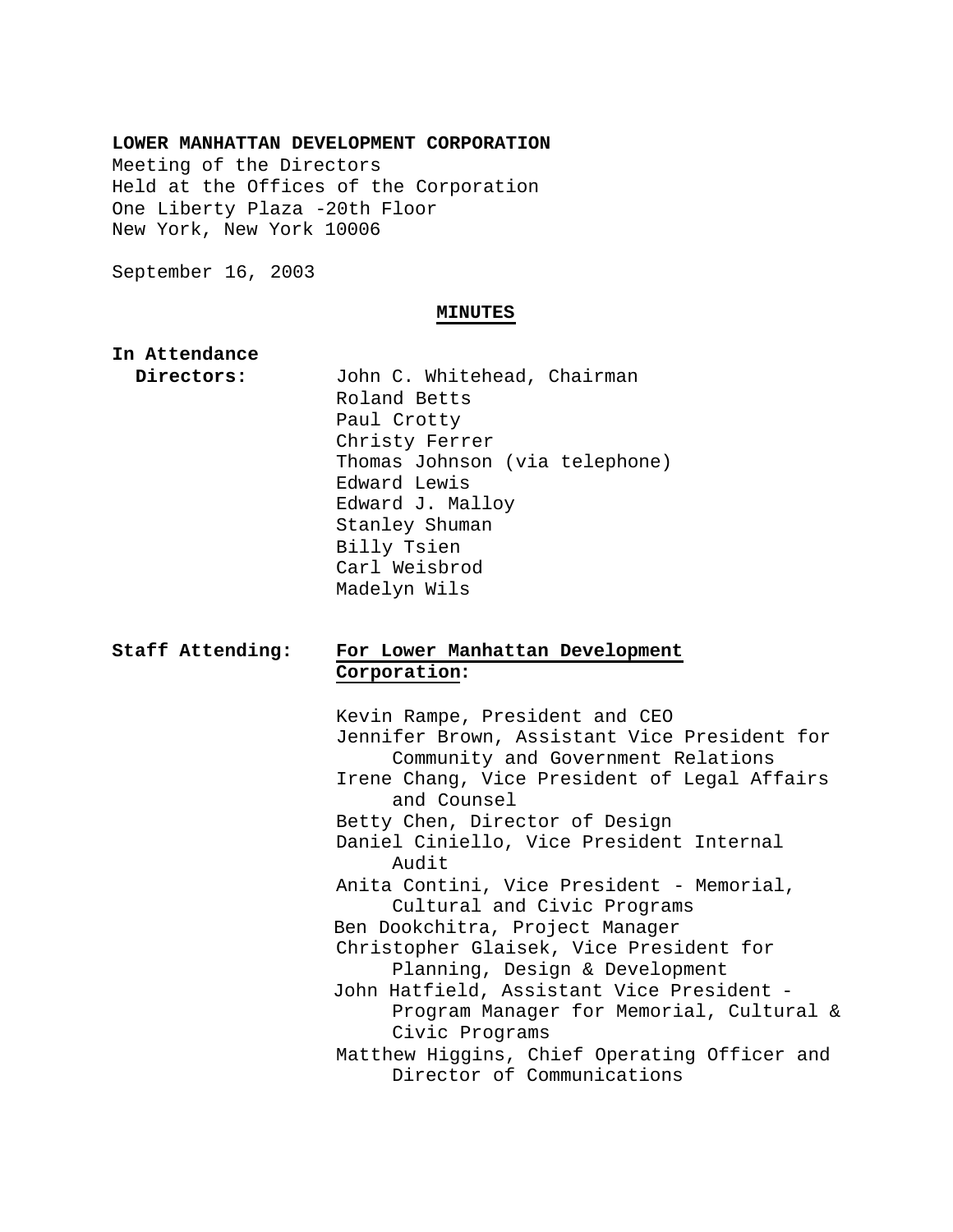Anthoula Katsimatides, Assistant VP for Communications & Government Relations Dyana Lee, Vice President for Investigations Holly Leight, Director of Planning Jennifer Lumpp, Director of Business Relations Peter Madden, Senior Project Manager Eileen McEvoy, Assistant Secretary Robert Miller, Chief Financial Officer Amy Peterson, Vice President - Development Programs & Economics Stefan Pryor, Deputy to the Chairman & Chief of Staff Joanna Rose, Assistant Vice President for Communications and Press Secretary Beatrice Sibblies, Assistant Vice President for Development Programs & Economics Andrew Winters, Vice President & Director for Planning, Design, & Development

Other Staff

### **For ESD:**

Kevin S. Corbett, Chief Operating Officer

## **For Governor Pataki:**

Doug Blais

#### **For New York City:**

Roy Bahat, Representing Daniel Doctoroff, Deputy Mayor - Economic Development

### **For Speaker Sheldon Silver:**

Judy Rapfogel, Chief of Staff

# **For Chairman Whitehead:**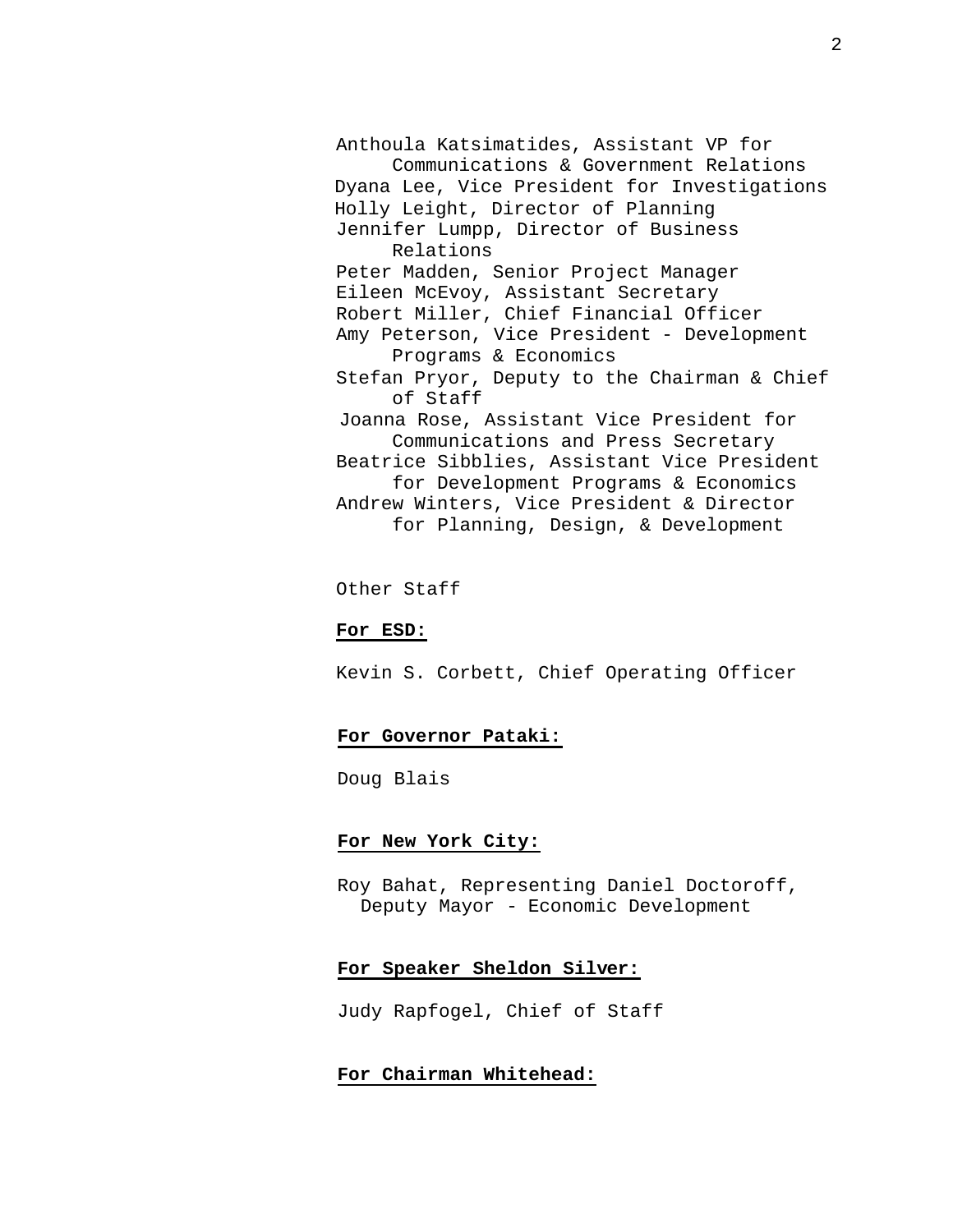Edward Novotny, Advisor

### **Counsel to the Board:**

Ira Millstein, Esq. Jason R. Lilien, Esq. Weil, Gotshal & Manges LLP

### **Also Present:**

Steven L. Kass, Carter Ledyard & Millburn, LLC The Public The Media and Press

The meeting of the Lower Manhattan Development Corporation ("LMDC") was called to order at 8:05 a.m. It was noted for the record that notice to the public and news media of the time and place of the meeting had been given in compliance with the New York State Open Meetings Law.

The Chairman called for a moment of silence to acknowledge the second anniversary of 9/11. He noted that this was the first Board Meeting since that anniversary.

Next, the Chairman called for the approval of the Minutes of the August 14, 2003 Directors' Meeting. There being no comments or corrections, upon motion duly made and seconded, the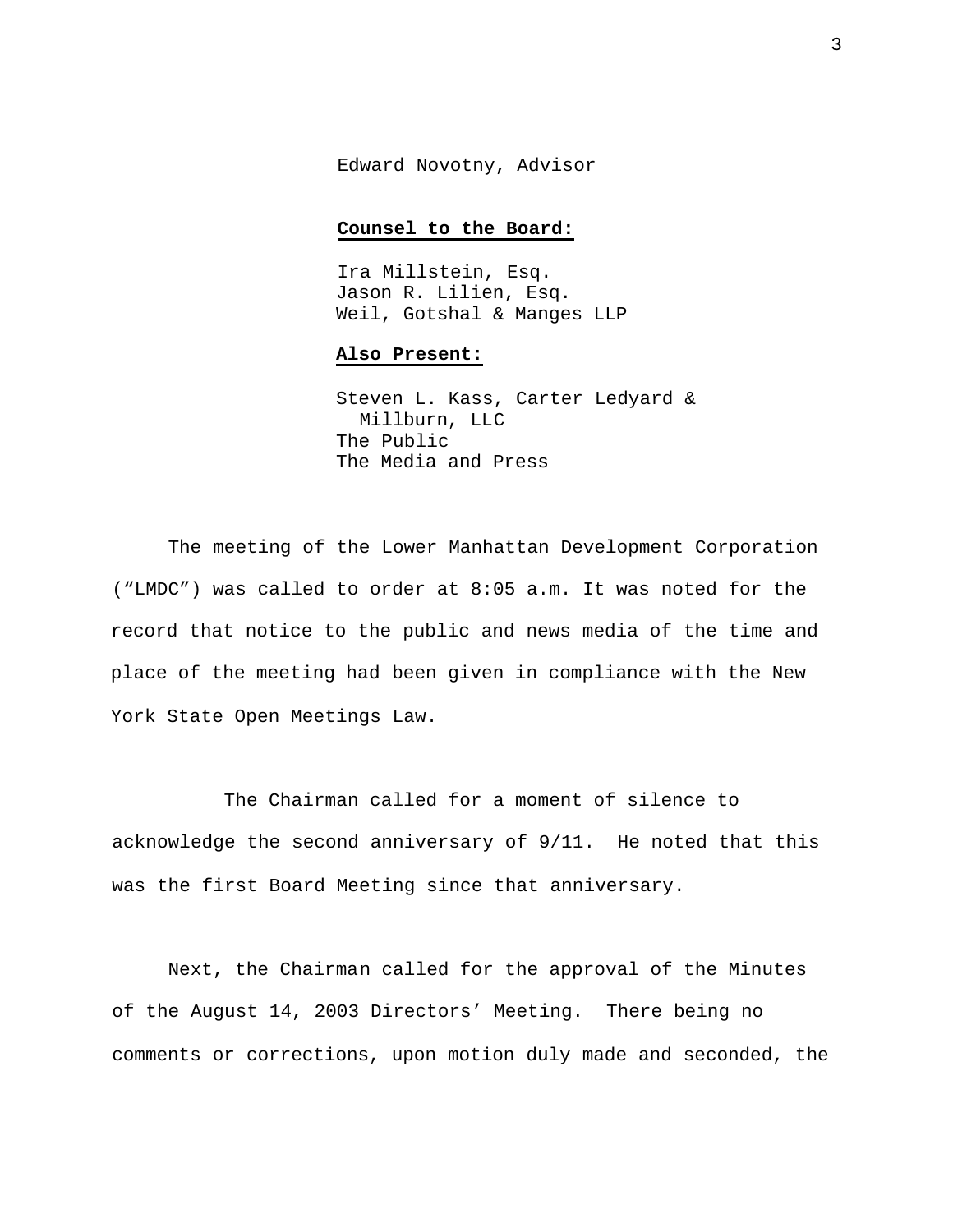following resolution was unanimously adopted:

APPROVAL OF MINUTES AND RATIFICATIONS OF ACTIONS TAKEN AT THE AUGUST 14, 2003 MEETING OF THE DIRECTORS OF THE LOWER MANHATTAN DEVELOPMENT CORPORATION

RESOLVED, that the minutes of the meetings of the Corporation held on August 14, 2003, as presented to this meeting, are hereby approved and all actions taken by the Directors presented at such meeting, as set forth in such minutes, are hereby in all respects and approved as actions of the Corporation.

\* \* \*

Chairman Whitehead opened his report by noting the opening of Millennium High School. The Chairman expressed his appreciation to those individuals who were responsible for the success of these efforts including Governor Pataki, Mayor Bloomberg, Chancellor Klein, and Madelyn Wils.

The Chairman proceeded to recount other signs of confidence in the future of the downtown market, specifically citing the purchase of 5 Hanover Square, which contains over 300,000 square feet of commercial space, by Swig Burris Equities.

The Chairman reported on the progress LMDC-funded initiatives such as the Lower Manhattan Neighborhood Parks and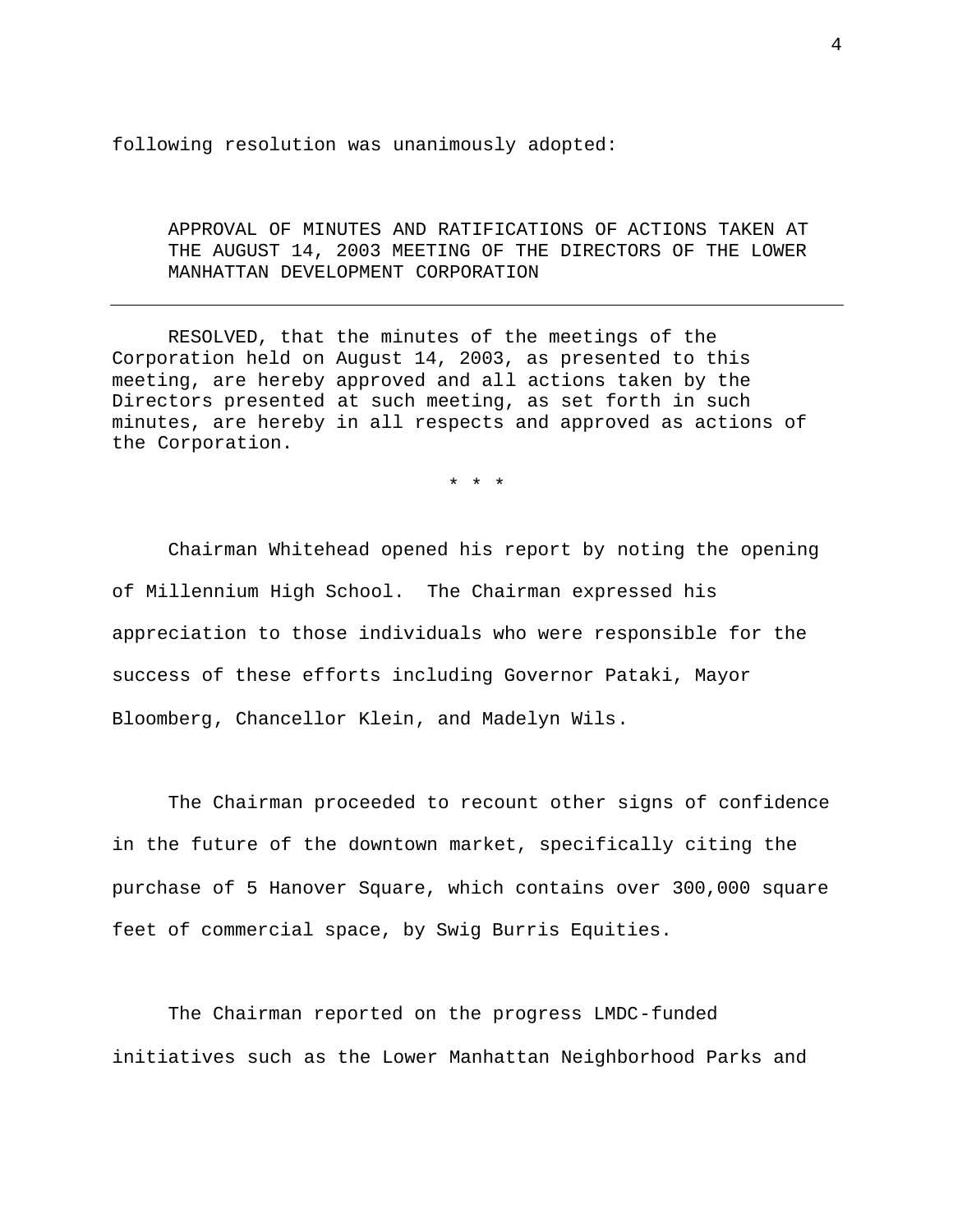Open Spaces and the streetscape improvement program in the area surrounding the New York Stock Exchange.

The Chairman noted that the submission deadline for LMDC's Invitation to Cultural Institutions was September 15, 2003. He reported that over 100 responses had been received from a wide and varied range of organizations.

In regards to the memorial competition, Chairman Whitehead stressed the diligence with which the jury members were proceeding with their deliberations on the memorial submissions. He explained that neither the schedule nor the content of those deliberations would be publicly discussed until the jury has signaled that they are prepared.

In closing his report, the Chairman explained that Director Zarb had resigned and he read a resolution of appreciation into the record regarding Director Zarb as follows:

A Resolution of the Board of Directors of the Lower Manhattan Development Corporation to Acknowledge the Contributions and Accomplishments of Former Board Member Frank G. Zarb and to Commend Him for His Service to the Lower Manhattan Development Corporation

WHEREAS Frank G. Zarb was a founding Board member of the LMDC, appointed in November 2001;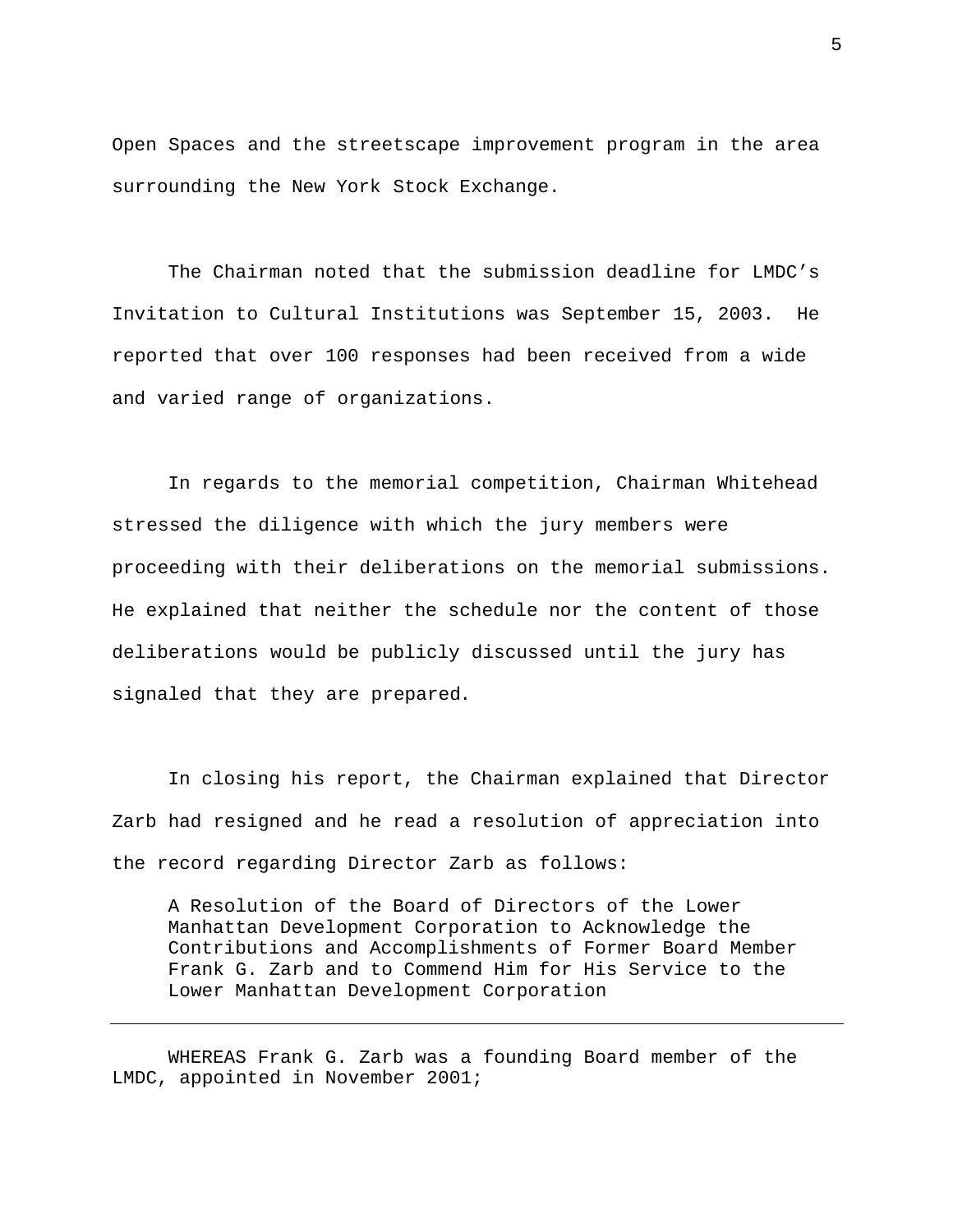WHEREAS the contributions made by Mr. Zarb were appreciated by his colleagues;

WHEREAS Mr. Zarb served with great distinction as the first chair of the Board's Audit and Finance Committee, where his continuous and masterful guidance in establishing controls and procedures instilled in the LMDC the highest principles of ethics, accountability, and fiscal responsibility and infused the agency's work with the integrity for which he himself is widely acclaimed;

WHEREAS Mr. Zarb's steadfast and vigilant commitment to excellence, in all aspects of the LMDC's operations, has propelled the agency in its innovative and expeditious pursuit of the rebuilding of the World Trade Center site, the creation of a September  $11<sup>th</sup>$  memorial, and the revitalization of Lower Manhattan;

WHEREAS the contributions of Mr. Zarb constitute a key piece of the foundation upon which the rebirth of Lower Manhattan will be realized;

WHEREAS the term of Mr. Zarb is only the most recent chapter of his long, distinguished history of public service and service to Lower Manhattan;

NOW THEREFORE BE IT RESOLVED that the Board of Directors of the Lower Manhattan Development Corporation HEREBY ACKNOWLEDGES, THANKS AND COMMENDS Frank G. Zarb for his excellent service in helping the Lower Manhattan Development Corporation execute its mission.

\* \* \*

At the Chairman's request, Director Betts gave a report on the World Trade Center site planning process that has gone on for the past six months, the results of which, he explained will be made public on September  $17<sup>th</sup>$  when the modified designs will be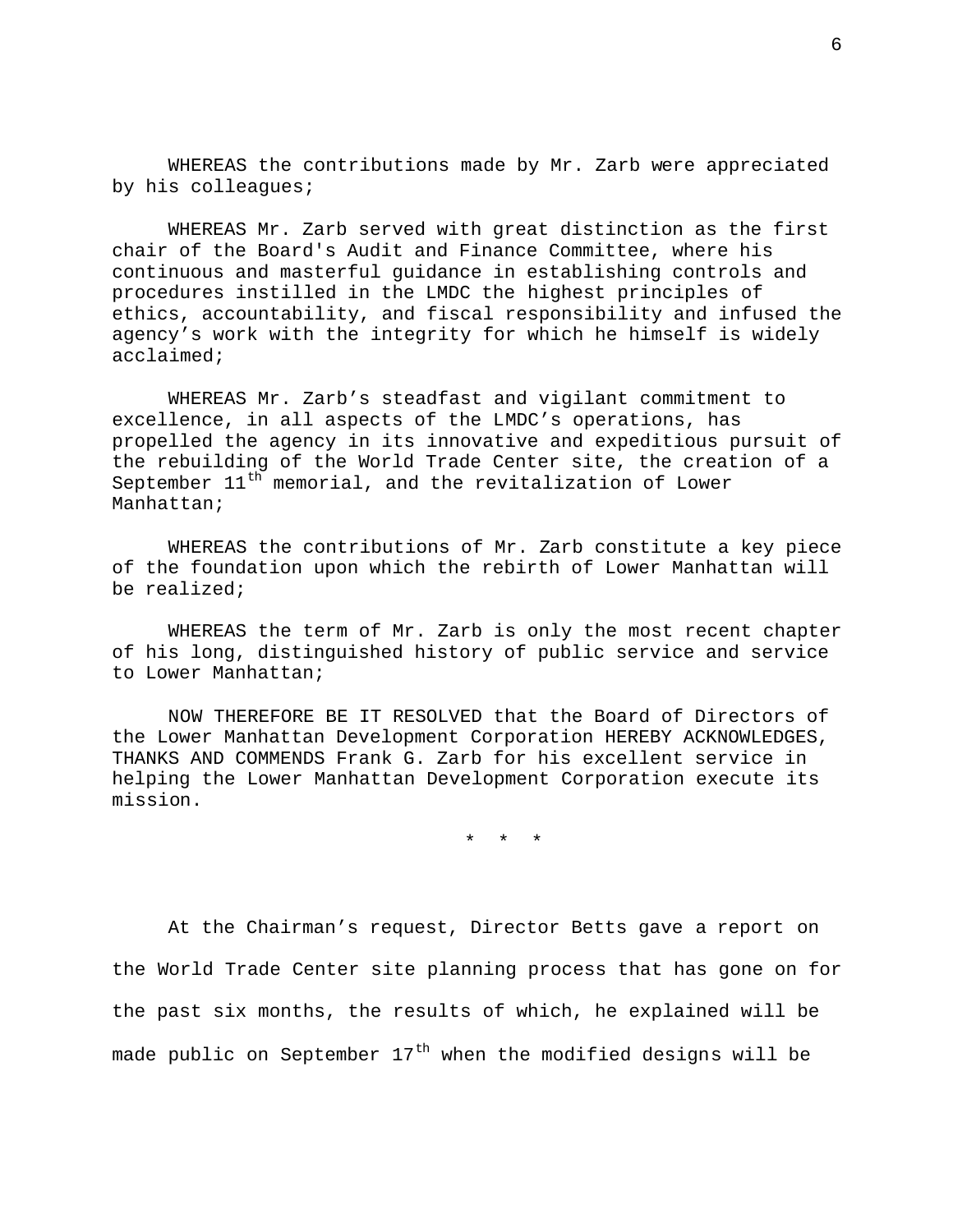released.

President Rampe opened his report by noting that LMDC hosted the Art for Heart Program on September  $11<sup>th</sup>$ . He explained that this program was for the children of the September  $11<sup>th</sup>$  victims. Mr. Rampe noted that the program was spearheaded by Ali Millard. Ms. Millard is the stepdaughter of Neil Levin, the Executive Director of the Port Authority who perished in the terrorist attacks of 9/11. He also extended appreciation to Director Ferrer, Ms. Millard's mother and the wife of Neil Levin, for her part in running this program.

The other public service activities engaged in by LMDC staff on 9/11 were also mentioned by President Rampe.

President Rampe went on to state that on August  $25<sup>th</sup>$ , LMDC announced the launch of an amnesty program to enable individuals to return any improperly received Residential Grant Program funds to LMDC and thereby avoid prosecution. He then outlined the steps to be taken by individuals seeking to take advantage of this program.

The amnesty program, he reported, has been successful as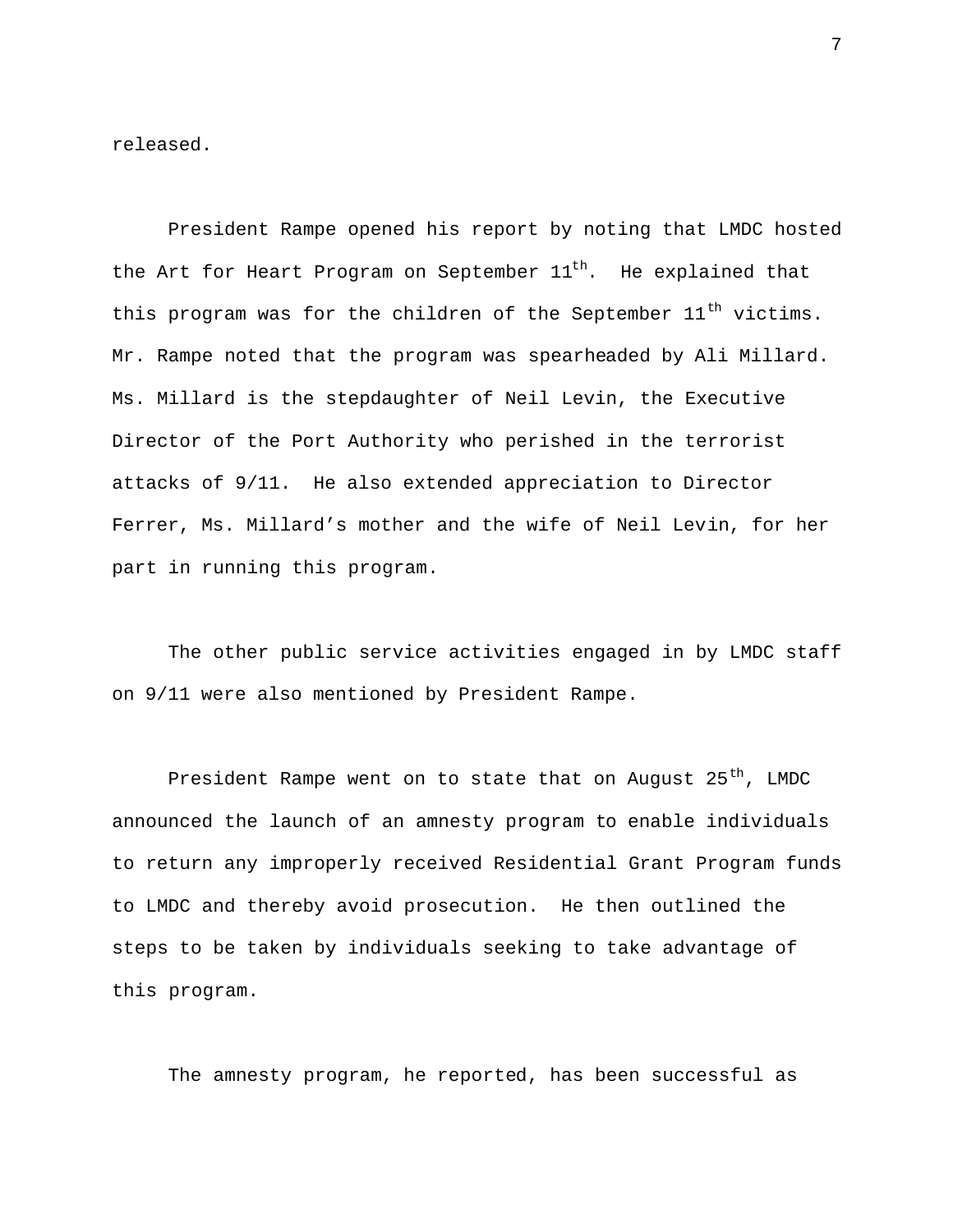have the other fraud controls currently in place. He noted that the last day of the amnesty program is September  $30<sup>th</sup>$ .

The President then outlined other items to be addressed at the meeting including those relating to the environmental review of the World Trade Center as well as funding requests for planning and transportation.

President Rampe noted that the Budget Variance Report was contained in the Directors' materials.

Ms. Chang then provided the background information with regard to two action items relating to the environmental review process. First, Ms. Chang asked the Directors to authorize LMDC to amend the General Project Plan for the World Trade Center Memorial and Cultural Program Land Use Improvement Project. Specifically, she noted that the project site plan has been revised to incorporate several adjacent sites immediately to the south of the World Trade Center, west of Greenwich Street and Site 26 in Battery Park City.

Ms. Chang then presented the relevant information with regard to the Final Scope of the Generic Environmental Impact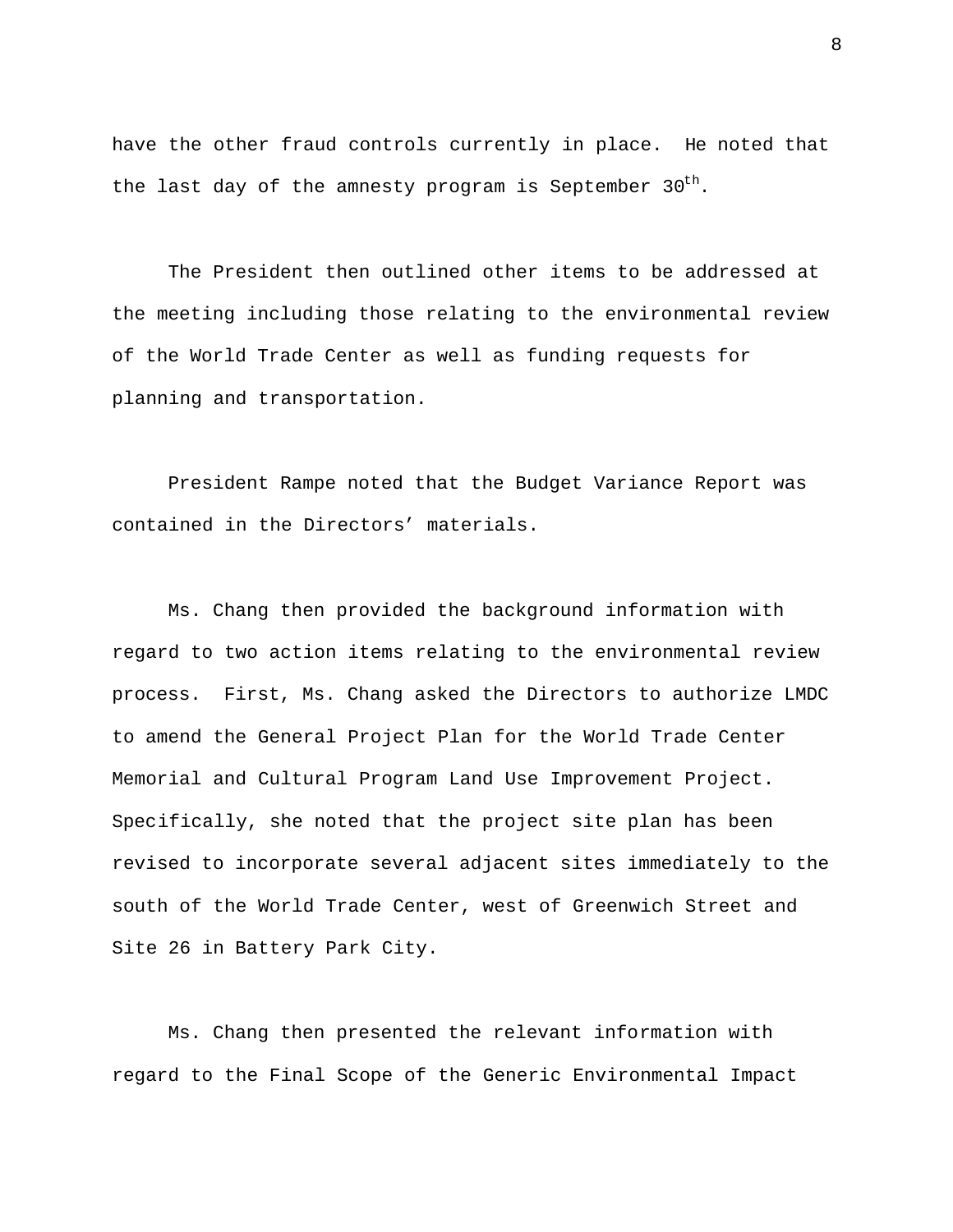Statement for the World Trade Center Memorial and Redevelopment Plan. She noted that some tasks have been added and significant clarifications and changes have been made in response to public comments as well as to redefine the project site.

The Chairman read the following resolutions into the record with regard to the above stated requests for approval. Following said reading and upon motion duly made and seconded, the following resolutions were unanimously adopted:

Land Use Improvement Project Findings pursuant to Sections  $10(c)(1)$ , (2) and (3) of the UDC Act

RESOLVED, that on the basis of the materials presented to this meeting, a copy of which is hereby ordered filed with the records of the Corporation, relating to the WTC Memorial and Cultural Program Civic and Land Use Improvement Project (the "Project"), the Corporation hereby finds, pursuant to Sections  $10(c)(1)$ , (2) and (3) of the New York State Urban Development Corporation Act (the "Act"), that:

- (i) the area in which the Project is to be located, as described in the Amended General Project Plan presented to this meeting (the "Amended Project Plan"), is a substandard or insanitary area, or is in danger of becoming a substandard or insanitary area, and tends to impair or arrest the sound growth and development of the municipality; and
- (ii) the Project, as described in the Amended Project Plan, consists of a plan or undertaking for the clearance, replanning, reconstruction and rehabilitation of such area and for recreational and other facilities incidental or appurtenant; and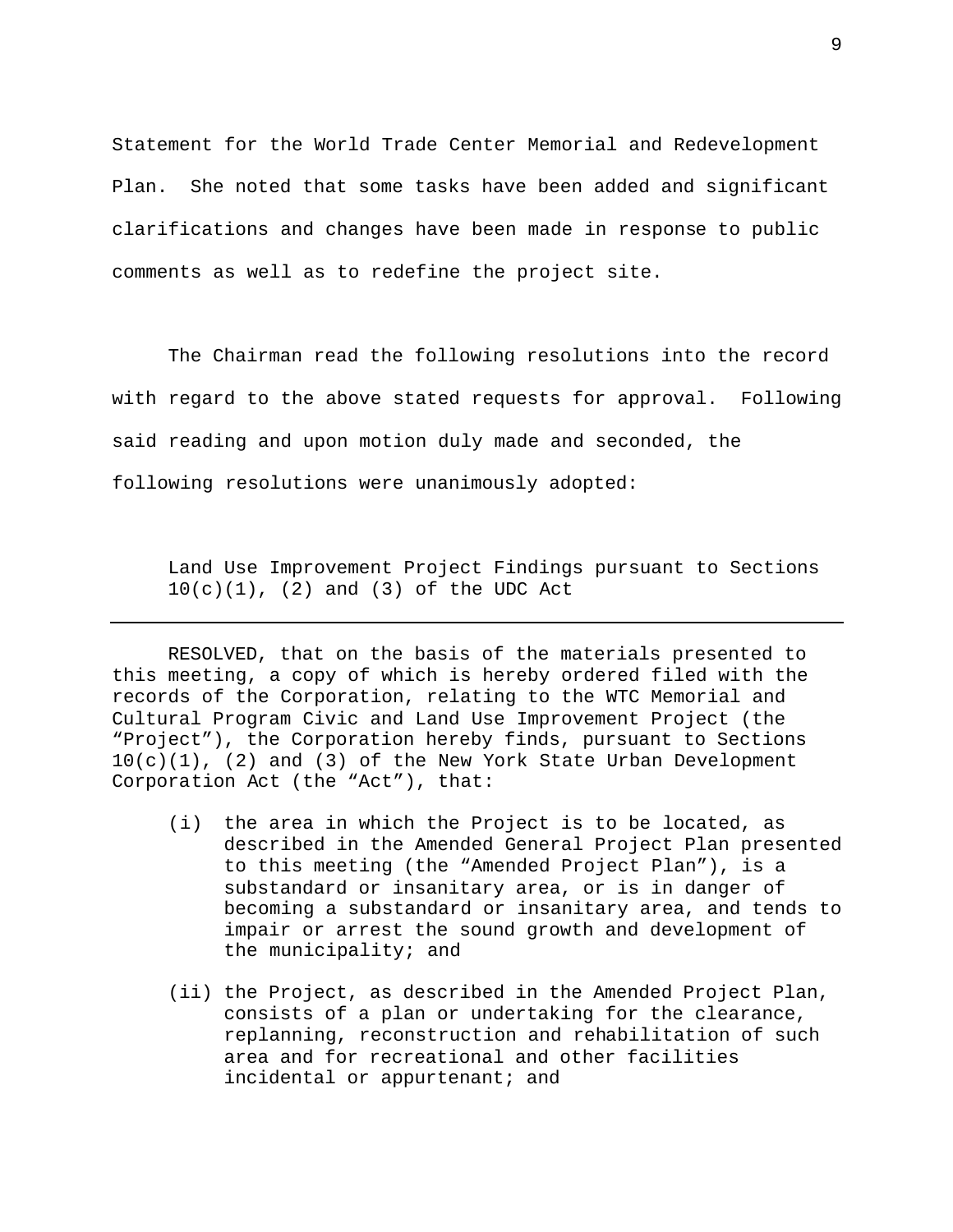(iii) the plan or undertaking set forth in the Amended Project Plan affords maximum opportunity for participation by private enterprise, consistent with the sound needs of the municipality as a whole.

\* \* \*

Civic Project Findings pursuant to Sections  $10(d)(1)$ ,  $(2)$ , (3) and (4) of the UDC Act; Project Finding pursuant to Section 10(g) of the UDC Act

RESOLVED, that on the basis of the materials presented to this meeting, a copy of which is hereby ordered filed with the records of the Corporation, relating to the WTC Memorial and Cultural Program Civic and Land Use Improvement Project (the "Project"), the Corporation hereby finds, pursuant to Sections  $10(d)(1)$ ,  $(2)$ ,  $(3)$  and  $(4)$  of the Act, that:

- (i) there exists in the area in which the Project is to be located, as described in the Amended General Project Plan presented to this meeting (the "Amended Project Plan"), a need for the cultural, recreational, community, municipal or other civic facilities to be included in the Project; and
- (ii) the Project, as described in the Amended Project Plan, will consist of a building or buildings or other facilities which are suitable for cultural, recreational, community, municipal or other civic purposes; and
- (iii) the Project will be leased to or owned by the State or an agency or instrumentality thereof, a municipality or an agency or instrumentality thereof, a public corporation, or any other entity that is carrying out a community, municipal or other civic purpose, and that adequate provision has been, or will be, made for the payment of the cost of acquisition, construction, operation, maintenance and upkeep of the Project; and
- (iv) the plans and specifications assure or will assure adequate light, air, sanitation and fire protection;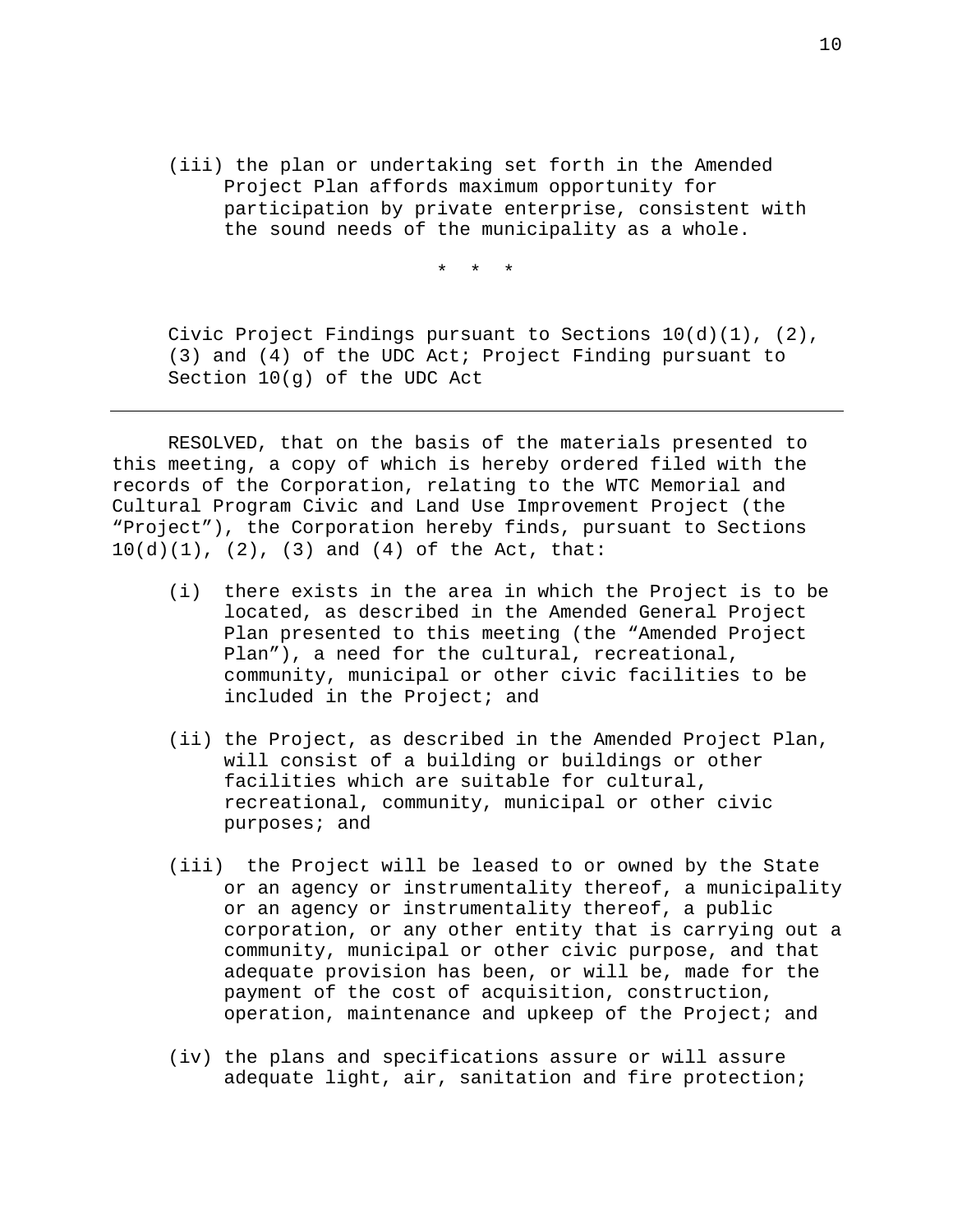and be it

FURTHER RESOLVED, that on the basis of the materials presented to this meeting, which indicate that no families or individuals reside in or are to be displaced from the Project area, the Corporation hereby finds that the requirements of Section 10(g) of the Act are satisfied.

\* \* \*

Adoption of the Amended General Project Plan; Adoption of the Final Scope for the Generic Environmental Impact Statement; and Authorization to Take Other Related Actions

RESOLVED, that the General Project Plan for the WTC Memorial and Cultural Program Civic and Land Use Improvement Project (the "Project") adopted by the Board of Directors on June 17, 2003 is hereby amended to incorporate into the Plan certain additional sites that are adjacent to the World Trade Center site, for the purposes of and subject to the requirements of Section 16 of the Urban Development Corporation Act (the "UDC Act"), and as may be appropriate pursuant to other applicable laws, to read as set forth in the Amended General Project Plan (the "Amended Project Plan") submitted to this meeting; and be it

FURTHER RESOLVED, that a copy of the Amended Project Plan, together with such changes therein as the President of the Corporation or his designee may deem necessary or appropriate, is hereby ordered filed with the records of the Corporation; and be it

FURTHER RESOLVED, that the President of the Corporation or his designee is hereby authorized to take such action as deemed necessary or appropriate in connection with the holding of the hearings and meetings required pursuant to Section 16 of the UDC Act, the National Environmental Policy Act, the State Environmental Quality Review Act and any other applicable law (which hearings may be held simultaneously), including without limitation, the providing, filing or making available of copies of the Amended Project Plan and/or digests thereof, the fixing of a date for such hearings and public meetings, the publication of a notice relating to the Amended Project Plan and such hearings in accordance with the procedures approved by such persons, and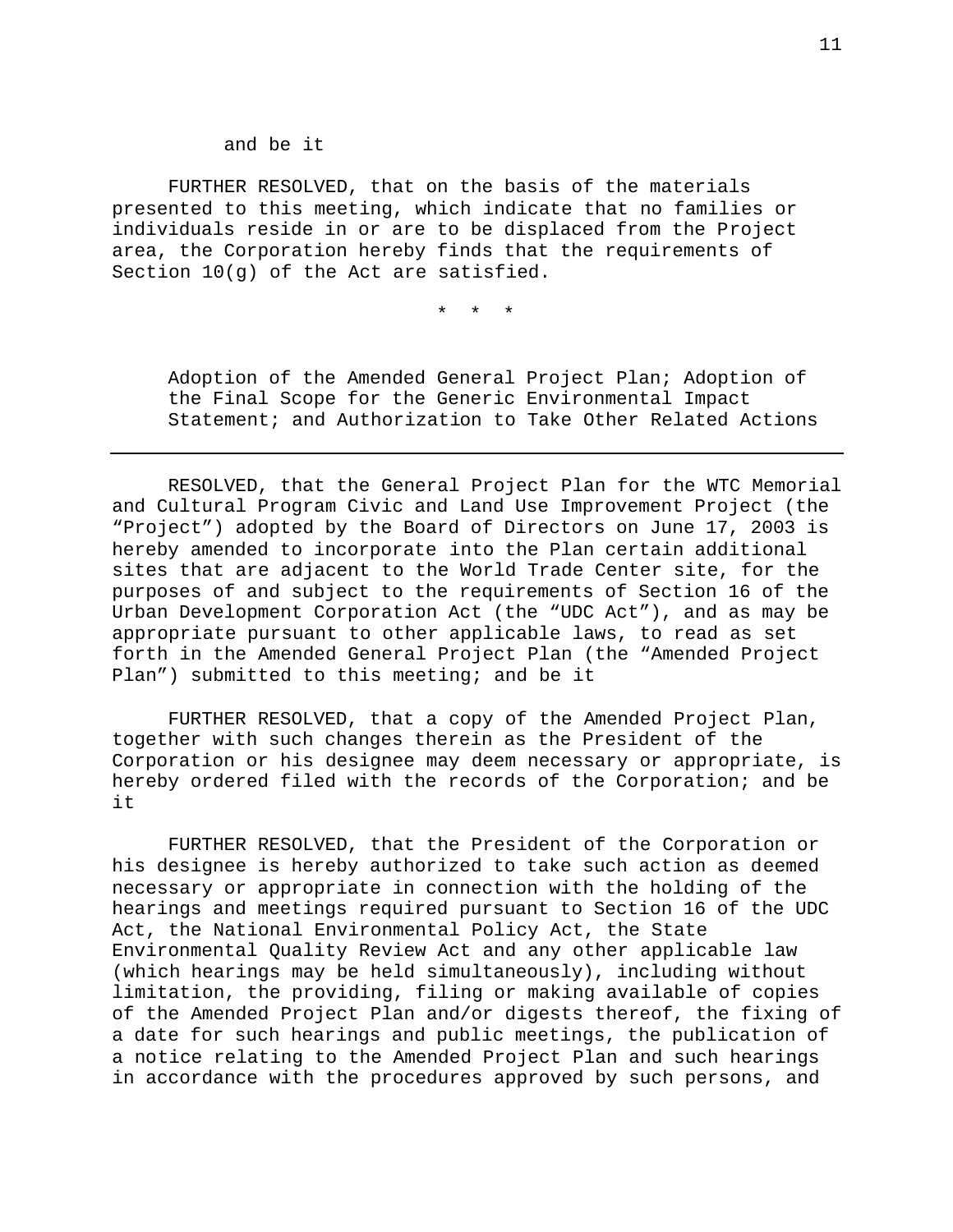the making of a report or reports to the Board of Directors on such hearings, written comments received, and any local governmental recommendations respecting the Amended Project Plan; and be it

FURTHER RESOLVED, that on the basis of the materials presented to this meeting relating to the Proposed Action, copies of which are hereby ordered filed with the records of the Corporation, the Corporation, having considered all public comments submitted on the Draft Scope for the Generic Environmental Impact Statement (the "GEIS") for the proposed World Trade Center Memorial and Redevelopment Plan (the "Proposed Action"), hereby adopts the Final Scope (the "Final Scope") for the GEIS for the Proposed Action submitted to this meeting, together with such changes therein as the President of the Corporation or his designee, may deem appropriate, a copy of which Final Scope, together such changes, is hereby ordered filed with the records of the Corporation; and be it

FURTHER RESOLVED, that the President of the Corporation or his or her designee is hereby authorized to take such action as he or she deems necessary or appropriate in connection with the Final Scope, including without limitation, the providing, filing or making available copies of the Final Scope and/or digests thereof; and be it

FURTHER RESOLVED, that the President of the Corporation or his designee(s) be, and each of them hereby is, authorized in the name and on behalf of the Corporation to execute and deliver any and all documents and to take all related actions as he or she may in his or her sole discretion consider to be necessary or appropriate to effectuate the foregoing resolutions.

\* \* \*

Director Crotty commended the staff for their exceptional work in completing such a thorough and comprehensive document.

Mr. Pryor then provided the Directors with a background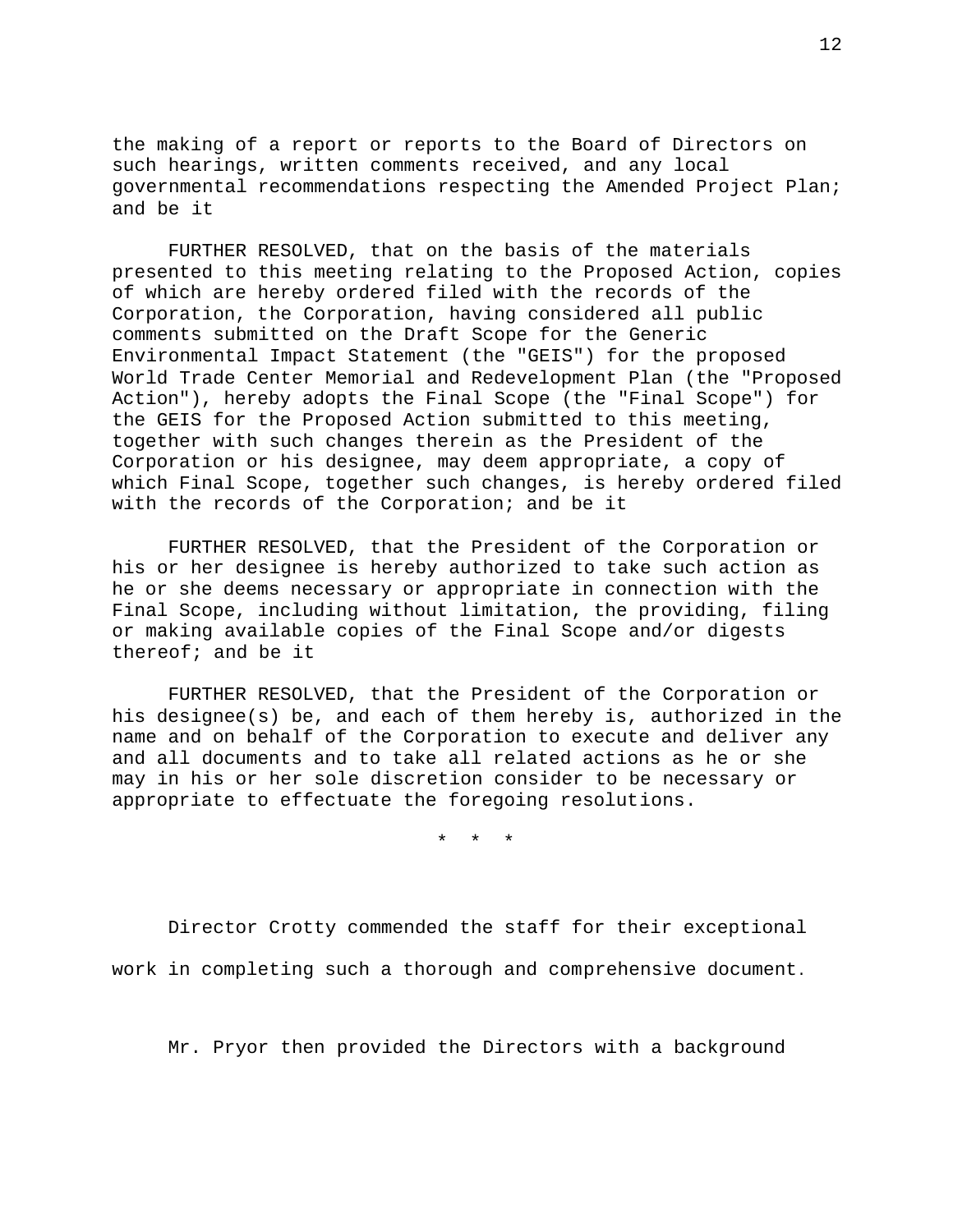report regarding a request for authorization for LMDC to enter into an agreement with STV to serve as LMDC's house transportation consultant on the Corporation's work on the airport and commuter access studies as well as other transportation topics at the direction of LMDC.

Following the provision of further details with regard to this contract, the Chairman read the relevant resolution into the record and upon motion duly made and seconded, the following resolution was unanimously adopted:

Retention of House Transportation Consultant

RESOLVED, that the Corporation is hereby authorized to enter into an agreement with STV, Inc. to serve as house transportation consultant for the LMDC in connection with airport and commuter access issues and other transportation topics as directed by the LMDC; and be it

FURTHER RESOLVED, that such agreement shall be for a oneyear period for an amount not to exceed \$300,000; and be it

FURTHER RESOLVED, that the proper officers of the Corporation are hereby authorized to take any such action and to execute such instruments as may be necessary and appropriate to effect the foregoing.

\* \* \*

Mr. Glaisek presented two items relating to funding for two off-site planning activities.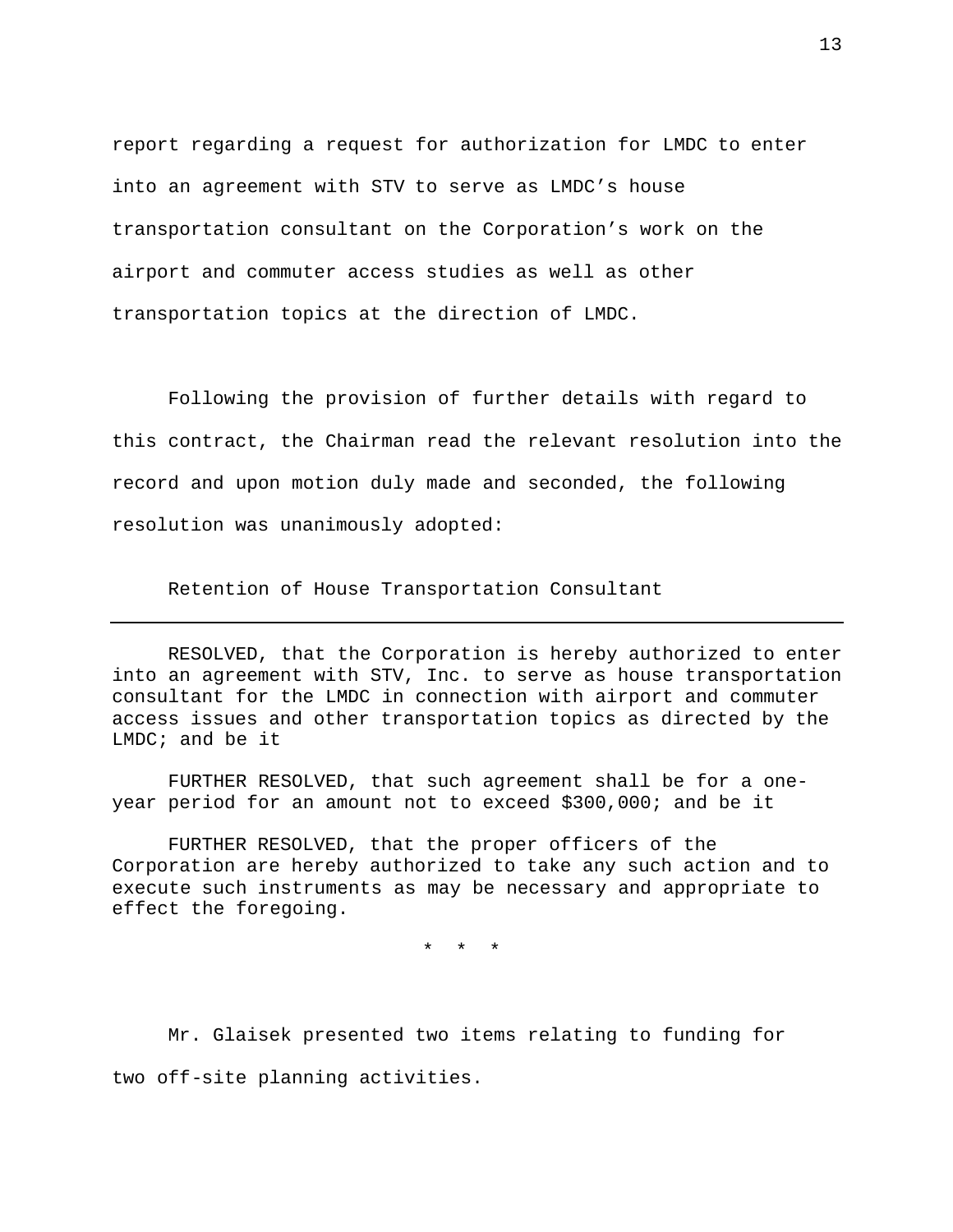The first involved a request for funding for additional work on the Fulton Corridor Study as provided by Robert A. M. Stern Architects. Mr. Glaisek provided a detailed outline of the reasons said additional work is required.

Mr. Glaisek then provided the background information with regard to a request for authorization for LMDC to enter into a Subrecipient Agreement with the New York City Housing Development Corporation for a Housing Study south of Chambers Street. Mr. Glaisek noted that in February, the Board approved the retention of the Weitzman Group for consultant services in relation to the housing study for an amount not to exceed \$700,000. Since that time, Mr. Glaisek explained the scale of the study has been reduced to an amount not to exceed \$490,000.

Following Mr. Glaisek's presentation, the Chairman read the relevant resolutions into the record. It was noted for the record that Director Betts abstained from voting with regard to the A.M. Stern Contract resolution. Then, upon motion duly made and seconded, the following resolutions were unanimously adopted.

14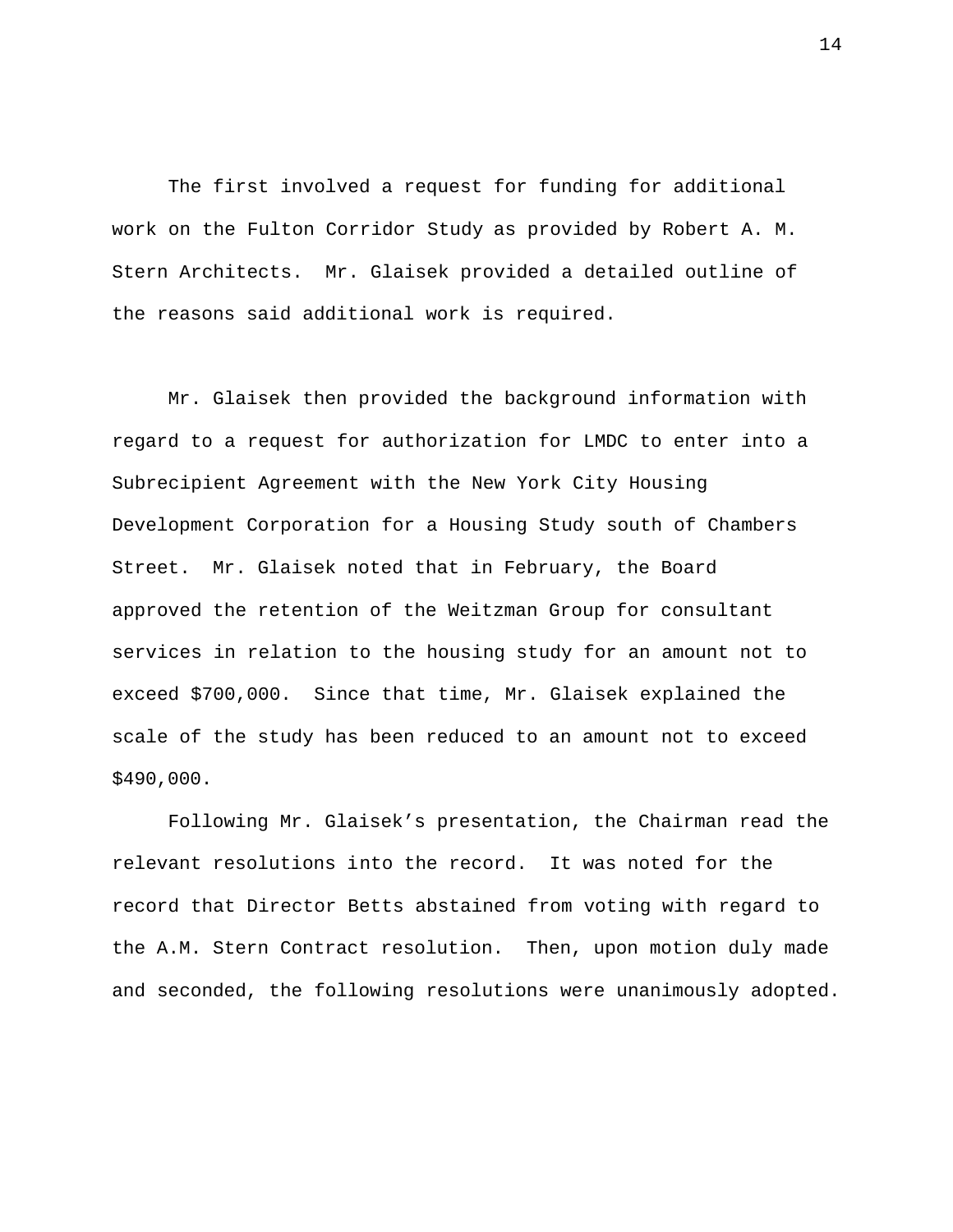Authorization of Additional Expenditures for House Urban Design Consulting Services

RESOLVED, that the Corporation is authorized to amend the agreement entered into with Robert A.M. Stern Architects for house urban design consulting services to increase the expenditures under such agreement by an additional \$170,000 to an amount not to exceed \$695,000 in the aggregate; and be it

FURTHER RESOLVED, that such additional funds shall be used primarily for cost estimation, traffic analysis, massing/feasibility studies, and the creation of public presentation materials as they relate to the Fulton Corridor urban design study; and be it

FURTHER RESOLVED, that the proper officers of the Corporation are hereby authorized to take any such action as may be necessary and appropriate to effect the foregoing.

\* \* \*

Authorization to Enter in a Subrecipient Agreement with the New York City Housing Development Corporation – Housing Study South of Chambers Street

RESOLVED, that the Corporation is hereby authorized to enter into one or more subrecipient agreements with the New York City Housing Development Corporation for the purpose of administering the Housing Study South of Chambers Street; and be it

FURTHER RESOLVED, that the amount to be expended by the Corporation pursuant to such subrecipient agreements shall not exceed \$490,000 in the aggregate; and be it

FURTHER RESOLVED, that the previous authorization to enter into a contract directly with the Weitzman Group, Inc. is superseded by this resolution, and no funds shall be allocated pursuant to such previous authorization; and be it

FURTHER RESOLVED, that the proper officers of the Corporation are hereby authorized to take any such action and to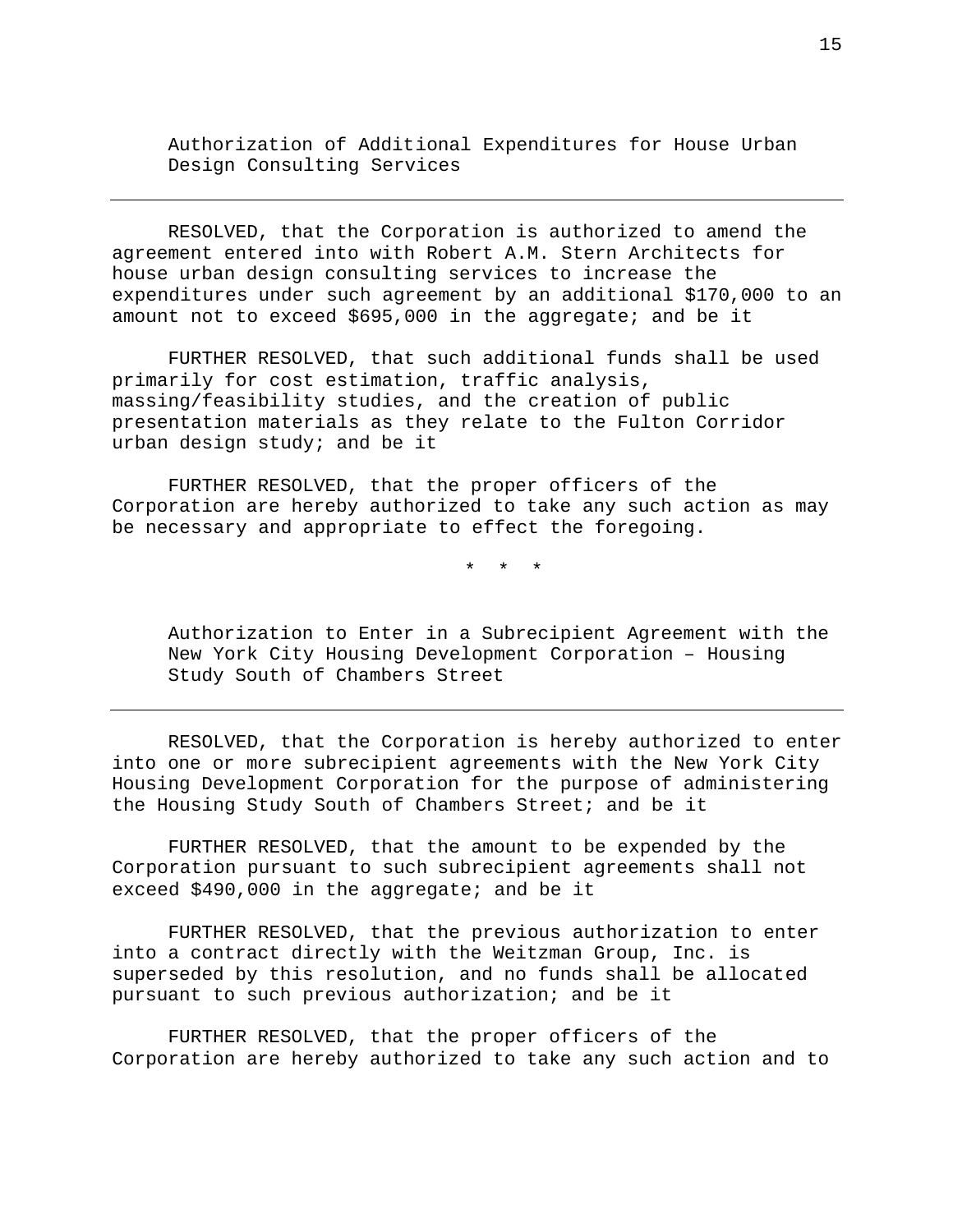execute such instruments as may be necessary and appropriate to effect the foregoing.

\* \* \*

Ms. Peterson provided the background details with regard to a request to the Board to authorize the Partial Action Plan No. 6 as the first step toward the implementation of an affordable housing program. Following this presentation, Director Crotty asked how much of the funding for this program would be from remaining Residential Grant Program funding. Ms. Peterson stated that it is currently estimated that an amount ranging from \$20 to \$60 million will remain in the Residential Grant Program.

There being no further questions or comments the Chairman read a resolution into the record authorizing this plan. Upon motion duly made and seconded, the following resolution was unanimously adopted:

Approval of Issuance of Partial Action Plan No. 6

RESOLVED, that the proper officers of the Corporation are hereby authorized to submit for public comment and review by the federal Department of Housing and Urban Development (HUD) a Partial Action Plan for the expenditures of up to \$50,000,000 of the Corporation's funds to subsidize the construction of affordable housing; and be it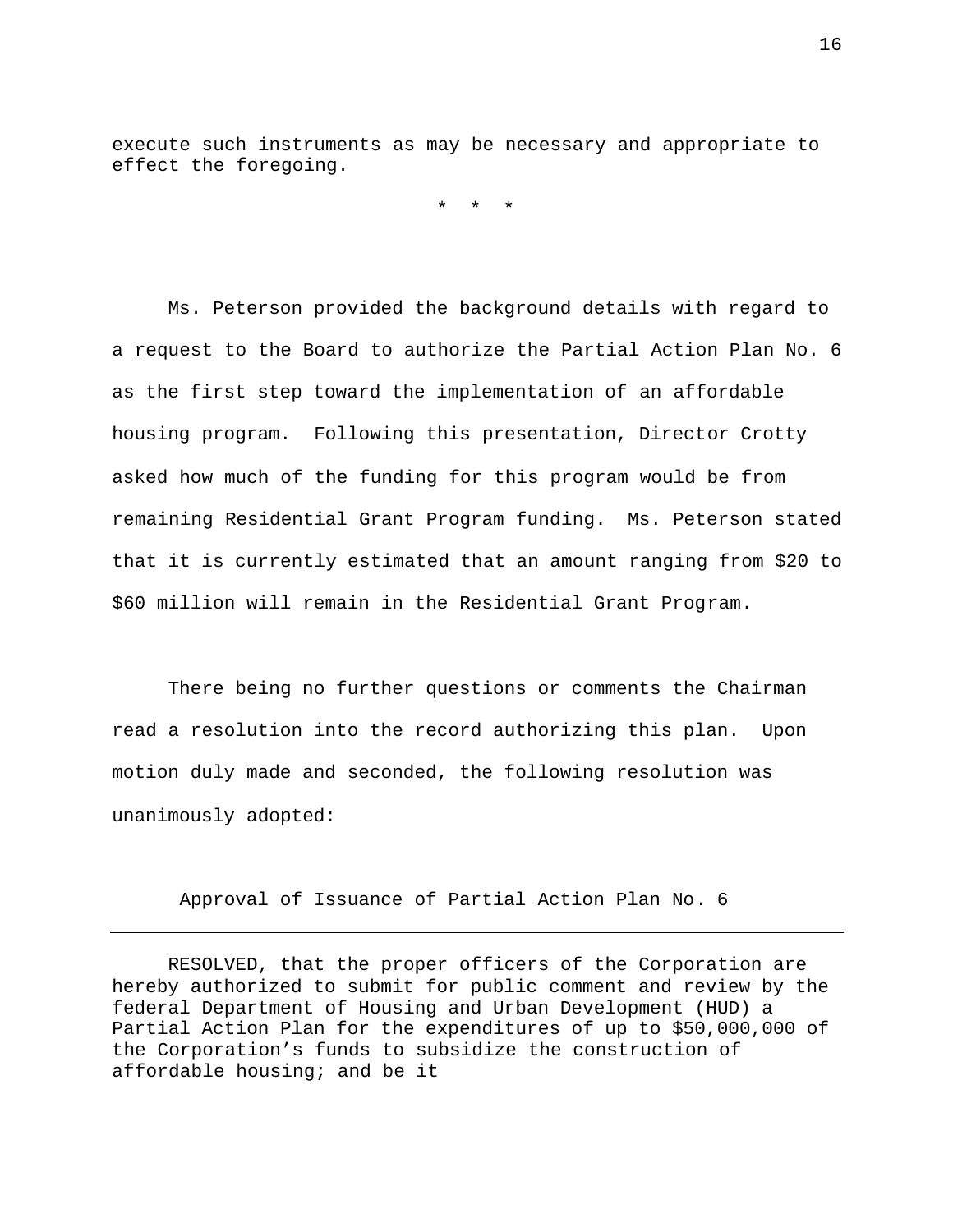FURTHER RESOLVED, that following approval of the Partial Action Plan by HUD, the agreements necessary to implement the Partial Action Plan, and the expenditures to be incurred by the Corporation in connection therewith, shall be submitted to the Board of Directors for authorization; and be it

FURTHER RESOLVED, that the proper officers of the Corporation are hereby authorized to take any such action as may be necessary and appropriate to effect the foregoing.

\* \* \*

In response to Directors' requests at the August meeting, Ms. Rose and Mr. Bahat from Deputy Mayor Doctoroff's office gave a report on the coordination of Lower Manhattan communications initiatives. Ms. Rose provided a detailed report on the most recent activities of the LMDC communication division. Specifically, she set forth the components of LMDC's communications campaign as announced by Governor Pataki in April.

Mr. Bahat then set out the specifics of the LowerManhattan.info website, including its potential audience as well as the contents of the website.

Ms. Rose then outlined various other communication tools that are currently used as well as those future devices including information kiosks.